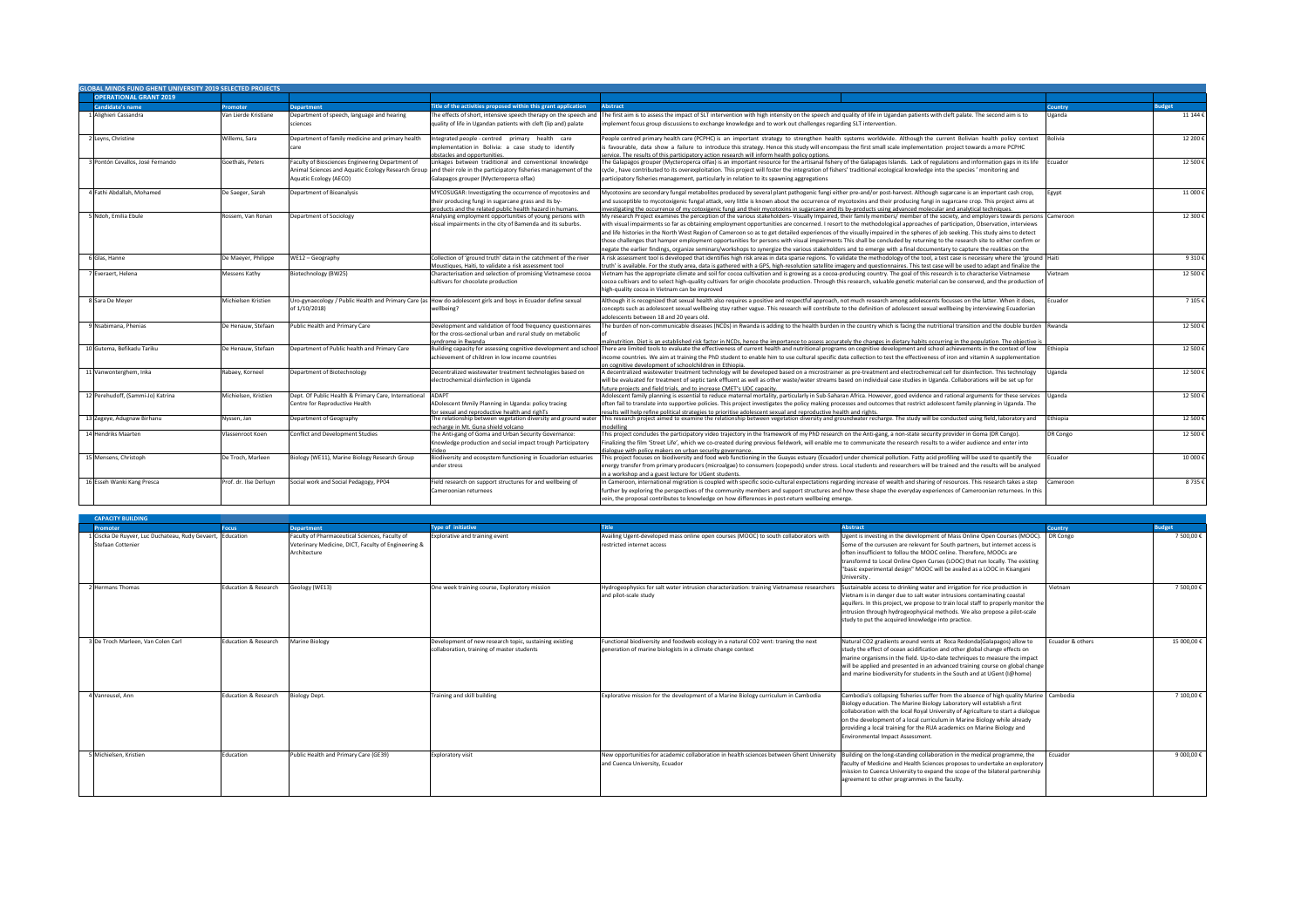| 6 Deconinck Frederik                                                                             | Education & Research                                                       | Department of Movement and Sports Sciences                                             | <b>Explorative mission</b>                                                                                                                                                                                             | Capacity building in physical education and movement sciences in Kiruhura (Rwanda) and<br>Ghent (Belgium)                                                                                                                      | The Department of Movement and Sports Sciences plans an exploratory<br>mission to Kiruhura (Rwanda). The aim of this mission is to visit a local school<br>and other stakeholders in order to set up a sustainable network for exchange<br>of students (by means of internships) and knowledge related to physical<br>education, physical activity and health. In addition to this, we will explore the<br>feasibility to set up a small-scale research project in intercultural comparison | Rwanda                                                                    | 3 560,00 €               |
|--------------------------------------------------------------------------------------------------|----------------------------------------------------------------------------|----------------------------------------------------------------------------------------|------------------------------------------------------------------------------------------------------------------------------------------------------------------------------------------------------------------------|--------------------------------------------------------------------------------------------------------------------------------------------------------------------------------------------------------------------------------|---------------------------------------------------------------------------------------------------------------------------------------------------------------------------------------------------------------------------------------------------------------------------------------------------------------------------------------------------------------------------------------------------------------------------------------------------------------------------------------------|---------------------------------------------------------------------------|--------------------------|
| 7 Gonzales, Gerard Bryan                                                                         | Research                                                                   | Excellence in Mycotoxicology and Public Health<br>(Faculty of Pharmaceutical Sciences) | Gastroenterology (Faculty of Medicine) and Centre of Sustaining and expanding existing research collaborations;<br>Increased contact with other development actors through joint<br>initiatives                        | Putting UGent at the forefront of translational research in severe acute malnutrition 2:<br>expanding our role in the Global South                                                                                             | motor competence.<br>This initiative will strengthen the study on severe malnutrition of UGent and<br>expand its role in the South by partnering with the Kenya Medical Research<br>Institute. A world-renowned expert from KEMRI will be invited to Belgium for<br>a lecture on severe malnutrition, whereas we will transfer our skills and build<br>local capacity in Kenya in metabolite analysis using mass spectrometry.                                                              | Kenya & Global South                                                      | 7 500,00 €               |
| 8 Isabel Van Driessche                                                                           | Research                                                                   | Chemistry                                                                              | Conference                                                                                                                                                                                                             | CATALYSIS FOR SUSTAINABLE DEVELOPMENT                                                                                                                                                                                          | A kick off conference entitled 'CATALYSIS FOR SUSTAINABLE DEVELOPMENT' Vietnam<br>at Ghent University will be organized by<br>Department of Chemistry - UGent and Department of Organic and<br>Petrochemical Technology - HUST. Other European institutes will be invited to<br>this conference to find possibility to expand the cooperation and to create a<br>new research<br>proposal for an European funding.                                                                          |                                                                           | 6 000,00 €               |
| 9 Yves Jorens                                                                                    | <b>Education &amp; Research</b>                                            | Faculty of law and Criminology                                                         | <b>Explorative mission</b>                                                                                                                                                                                             |                                                                                                                                                                                                                                | An explorative mission in six SADC countries in order to better prepare a<br>multidisciplinary educational and research project on the topic of social<br>protection between a network of universities (and other stakeholders) within<br>the SADC region on the one hand and Ghent University and its collaboration<br>partners (in the EU) on the other hand.                                                                                                                             | DR Congo, Madagascar, Mozambique,<br>South Africa, Tanzania and Zimbabwe. | 7 500,00 €               |
| 10 Liesbeth Jacxsens                                                                             | Education                                                                  | Food technology, safety and health                                                     | Training                                                                                                                                                                                                               | International Training Program "evidence-based decision making in food safety" (recalled<br>"ITP food safety")                                                                                                                 | The process of setting evidence-based decisions in food safety will be trained<br>to professionals in developing countries via potential strategies to support<br>intervention strategies to be adopted in risk management. This will be<br>obtained by a blended learning platform and coaching sessions to their own<br>data as a case study (part in their home country and part in Ghent).                                                                                              | VLIR-UOS country list                                                     | 9 000,00 €               |
| CAPACITY BUILDING (2): EXPLORATIVE MISSION TO PREPARE VLIR-UOS SI/JOINT PROPOSAL 2020            |                                                                            |                                                                                        |                                                                                                                                                                                                                        |                                                                                                                                                                                                                                |                                                                                                                                                                                                                                                                                                                                                                                                                                                                                             |                                                                           |                          |
| <b>Promoter</b>                                                                                  | <b>Department</b>                                                          | Department of Green Chemistry and Technology (BW24)                                    | <b>Title of the initiative</b>                                                                                                                                                                                         |                                                                                                                                                                                                                                |                                                                                                                                                                                                                                                                                                                                                                                                                                                                                             | <b>Country</b>                                                            | <b>Budget</b>            |
| 11 Rousseau, Diederik<br>12 Dewaele, Stijn                                                       | Geology                                                                    |                                                                                        | Improving sanitation in Kampung Glintung (Malang, Indonesia) as a model for sustainable development in Indonesia<br>Capacity building for a sustainable management of mineral resources in the Great Lakes area Period |                                                                                                                                                                                                                                |                                                                                                                                                                                                                                                                                                                                                                                                                                                                                             | Indonesia<br>Rwanda                                                       | 4 383,00 €<br>4 528,00 € |
| 13 Verliefde, Arne                                                                               |                                                                            | Department of Green Chemistry and Technology (BW24)                                    |                                                                                                                                                                                                                        | Sustainable and decentralized systems for the desalination of brackish water and the treatment of urban wastewater at Galapagos Islands: focus on renewable energy and nutrient recovery                                       |                                                                                                                                                                                                                                                                                                                                                                                                                                                                                             | Ecuador                                                                   | 5 290,00 €               |
| 14 Van Lierde, Kristiane                                                                         | Revalidatiewetenschappen                                                   |                                                                                        |                                                                                                                                                                                                                        | Pediatric holistic rehabilitation and applied research laboratory in Rwanda/ A pilot project integrating ergoterapy, logopedics/audiology, physiotherapy and psychological care for children with disabilities                 |                                                                                                                                                                                                                                                                                                                                                                                                                                                                                             | Rwanda                                                                    | 7 500,00 €               |
| 15 DE TROCH, Marleen                                                                             |                                                                            | Department of Biology, Marine biology research group                                   | DEPURA: Depuration of mollusc bivalves for human consumption in Peru                                                                                                                                                   |                                                                                                                                                                                                                                |                                                                                                                                                                                                                                                                                                                                                                                                                                                                                             | Peru                                                                      | 7 500,00 €               |
| 16 Vandenbroucke, Thijs                                                                          | Geology - WE13                                                             |                                                                                        | The Palaeozoic treasure trove of Vietnam<br>Selenium deficiency in Rwanda and its role in the development of anemia                                                                                                    |                                                                                                                                                                                                                                |                                                                                                                                                                                                                                                                                                                                                                                                                                                                                             | Vietnam                                                                   | 7 500,00 €<br>5 085,00 € |
| 17 Du Laing, Gijs<br>18 Gabriël, Sarah                                                           | Green Chemistry and Technology<br>Veterinary Public Health and Food Safety |                                                                                        | Veterinary Public Health and Food Safety in South Vietnam: an explorative mission                                                                                                                                      |                                                                                                                                                                                                                                |                                                                                                                                                                                                                                                                                                                                                                                                                                                                                             | Rwanda<br>Vietnam                                                         | 1 662,00 €               |
| 19 Demeestere, Kristof                                                                           |                                                                            | Department of Green Chemistry and Technology (BW24)                                    | Capacity building and boosting research collaboration on water quality in Kenya: focus on emerging organic micropollutants                                                                                             |                                                                                                                                                                                                                                |                                                                                                                                                                                                                                                                                                                                                                                                                                                                                             | Kenya                                                                     | 7482,00€                 |
| 20 Longman, Chia                                                                                 | (CRCG)                                                                     | Languages and Cultures; Centre for Research on Culture & Gender                        | Engendering and Decolonizing Research and Teaching Methodologies for Developmental Change                                                                                                                              |                                                                                                                                                                                                                                |                                                                                                                                                                                                                                                                                                                                                                                                                                                                                             | Republic of South Africa                                                  | 7 050,00€                |
| 21 Bogaert Koenraad                                                                              | Conflict & Development Studies                                             |                                                                                        | Sustainable urban development in the margins of Moroccan cities: prospects, challenges and politics from below                                                                                                         |                                                                                                                                                                                                                                |                                                                                                                                                                                                                                                                                                                                                                                                                                                                                             | Morocco                                                                   | 1 780,00 €               |
| 22 De Becker Alexander                                                                           | Social Law                                                                 |                                                                                        | Labour Law Standards and Civil Service Law Standards: granting decent substance to the fundamental right to work                                                                                                       |                                                                                                                                                                                                                                |                                                                                                                                                                                                                                                                                                                                                                                                                                                                                             | South Africa                                                              | 6 442,00 €               |
| 23 Van de Voorde, Tim                                                                            | Geography (WE12)                                                           |                                                                                        | Increasing capacity for using earth observation data and tools to monitor environmental change in the Tonle Sap Lake area.                                                                                             |                                                                                                                                                                                                                                |                                                                                                                                                                                                                                                                                                                                                                                                                                                                                             | Cambodia                                                                  | 3 980,00 €               |
| 24 Knockaert Mirjam                                                                              | Marketing, Innovation and Organisation                                     |                                                                                        | Towards an Understanding of Student Social Entrepreneurship in South Africa                                                                                                                                            |                                                                                                                                                                                                                                |                                                                                                                                                                                                                                                                                                                                                                                                                                                                                             | South Africa                                                              | 7 500,00 €               |
| 25 Pascal Coorevits                                                                              | Public Health and Primary Care                                             |                                                                                        |                                                                                                                                                                                                                        | Implementation of an Electronic Health Records (EHR) System in Rwanda: Digitalization and federating clinical data, a pilot project in 3 hospitals.                                                                            |                                                                                                                                                                                                                                                                                                                                                                                                                                                                                             | Rwanda                                                                    | 7 500,00 €               |
| 26 Peiffer Herman                                                                                | Department of Civil Engineering                                            |                                                                                        |                                                                                                                                                                                                                        | Development of rapid experimental research techniques for the study of infiltration, irrigation and flow in the saturated and unsaturated soil.                                                                                |                                                                                                                                                                                                                                                                                                                                                                                                                                                                                             | <b>Bolivia</b>                                                            | 7 100,00 €               |
| CAPACITY BUILDING (PC): EXPLORATIVE MISSION TO PREPARE A UDC PROJECT PROPOSAL<br><b>Promoter</b> | <b>Department</b>                                                          |                                                                                        | <b>Title of the initiative</b>                                                                                                                                                                                         |                                                                                                                                                                                                                                |                                                                                                                                                                                                                                                                                                                                                                                                                                                                                             | <b>Country</b>                                                            | <b>Budget</b>            |
| 27 Wim Bert                                                                                      | Biology                                                                    |                                                                                        | Nematology Education in Sub-Sahara Africa: "Towards food security and environmental health" (NEMEDUSSA)                                                                                                                |                                                                                                                                                                                                                                |                                                                                                                                                                                                                                                                                                                                                                                                                                                                                             | Kenya                                                                     | 7480,00€                 |
| 28 Gilbert Van Stappen                                                                           |                                                                            |                                                                                        | Animal Sciences & Aquatic Ecology (Laboratory of Aquaculture & Artemia Refere Food for shrimp: securing Cuban aquaculture production by exploring local Artemia resources                                              |                                                                                                                                                                                                                                |                                                                                                                                                                                                                                                                                                                                                                                                                                                                                             | Cuba                                                                      | 6 247,00 €               |
| 29 Devreese Mathias<br>30 Wout Joseph                                                            | Department of Information Technology                                       | Department of Pharmacology, Toxicology and Biochemistry (DI02)                         | The threat of antimicrobial resistance in poultry farming in Kenya: assessment and mitigation strategies<br>Internet4Cuba: Cost-effective wireless broadband internet for Cuban people                                 |                                                                                                                                                                                                                                |                                                                                                                                                                                                                                                                                                                                                                                                                                                                                             | Kenya                                                                     | 5 200,00 €               |
| 31 Johanna Renny Octavia                                                                         |                                                                            |                                                                                        | Dept. of Industrial Systems Engineering and Product Design & Interdisciplinary in Exploring creative technological innovations to enhance food sharing actions towards food waste reduction in Indonesia               |                                                                                                                                                                                                                                |                                                                                                                                                                                                                                                                                                                                                                                                                                                                                             | Cuba<br>Indonesia                                                         | 7 196,00 €<br>7 000,00 € |
| 32 An De Sutter                                                                                  |                                                                            | Department of Public Health and Primary Care, Ghent University                         |                                                                                                                                                                                                                        | Integrating capacity building in health care, climate change and agriculture: an innovative strategy to addressing root causes of migration                                                                                    |                                                                                                                                                                                                                                                                                                                                                                                                                                                                                             | South Africa                                                              | 7 500,00 €               |
| 33 Ben Derudder                                                                                  | Department of Geography                                                    |                                                                                        | Rebalancing Indonesia's regional and local development in the context of decentralization and democratization                                                                                                          |                                                                                                                                                                                                                                |                                                                                                                                                                                                                                                                                                                                                                                                                                                                                             | Indonesia                                                                 | 6 025,00 €               |
| 34 David Mwambari                                                                                |                                                                            | Department of Conflict and Development Studies                                         | The assessment of Food Security among the Internally Displaced Persons in Kenya                                                                                                                                        |                                                                                                                                                                                                                                |                                                                                                                                                                                                                                                                                                                                                                                                                                                                                             | Kenya                                                                     | 7 500,00 €               |
| 35 Kristine Walraevens                                                                           | Geology, WE13                                                              |                                                                                        |                                                                                                                                                                                                                        | Preparation of VLIR-UOS South Initiative project proposal: "Enhancing Community Resilience Through Improved Groundwater Resources Management Under the Changing Environment"                                                   |                                                                                                                                                                                                                                                                                                                                                                                                                                                                                             | Tanzania                                                                  | 3 925,00 €               |
| 36 Kristine Walraevens                                                                           | Geology, WE13                                                              |                                                                                        |                                                                                                                                                                                                                        | Preparation of VLIR-UOS SI project proposal: "The adaptation of the Figuig oasis to climatic changes in the joint use of surface and groundwater"                                                                              |                                                                                                                                                                                                                                                                                                                                                                                                                                                                                             | Morocco                                                                   | 3 725,00 €               |
| 37 Peter Bossier                                                                                 | Department of Animal Production                                            |                                                                                        | based aquafeeds                                                                                                                                                                                                        | Low-cost mass production technique, optimization of accumulation conditions and characterization of extracellular polymers with FITC-labelled lectins of poly-β-hydroxybutyrate (PHB)-accumulating bacterium for development o |                                                                                                                                                                                                                                                                                                                                                                                                                                                                                             |                                                                           | 7 500,00 €               |
| <b>SHORT RESEARCH STAYS 2019</b><br><b>Promoter</b>                                              | <b>Department</b>                                                          | <b>Visitor</b>                                                                         | <b>Title of the initiative</b>                                                                                                                                                                                         | <b>Abstract</b>                                                                                                                                                                                                                |                                                                                                                                                                                                                                                                                                                                                                                                                                                                                             | <b>Country of Residence</b>                                               |                          |
| 1 Janssens, Geert                                                                                | Nutrition, Genetics and                                                    | Semunigus, Seifu Birhanu                                                               |                                                                                                                                                                                                                        | Nutritional solutions for overgrazing problems with ranging zebu An article will be written about a performed field study on mineral status in ranging dairy zebu cattle in Arba Minch region. Based on these baseline data, a |                                                                                                                                                                                                                                                                                                                                                                                                                                                                                             | Ethiopia                                                                  |                          |
|                                                                                                  | Ethology (DI07)                                                            |                                                                                        | cattle in the Arba Minch region                                                                                                                                                                                        | will be developed on the production of targeted, locally produced concentrate blocks to keep cattle from overgrazing and to promote milk production.                                                                           |                                                                                                                                                                                                                                                                                                                                                                                                                                                                                             |                                                                           |                          |

|  | 6 Deconinck Frederik                                                                              | <b>Education &amp; Research</b>                | Department of Movement and Sports Sciences                      | <b>Explorative mission</b>                                                                                                                                                                               | Capacity building in physical education and movement sciences in Kiruhura (Rwanda) and                                                                                                                                       | The Department of Movement and Sports Sciences plans an exploratory                                                                                          | Rwanda                               | 3 560,00 €               |
|--|---------------------------------------------------------------------------------------------------|------------------------------------------------|-----------------------------------------------------------------|----------------------------------------------------------------------------------------------------------------------------------------------------------------------------------------------------------|------------------------------------------------------------------------------------------------------------------------------------------------------------------------------------------------------------------------------|--------------------------------------------------------------------------------------------------------------------------------------------------------------|--------------------------------------|--------------------------|
|  |                                                                                                   |                                                |                                                                 |                                                                                                                                                                                                          | Ghent (Belgium)                                                                                                                                                                                                              | mission to Kiruhura (Rwanda). The aim of this mission is to visit a local school                                                                             |                                      |                          |
|  |                                                                                                   |                                                |                                                                 |                                                                                                                                                                                                          |                                                                                                                                                                                                                              | and other stakeholders in order to set up a sustainable network for exchange                                                                                 |                                      |                          |
|  |                                                                                                   |                                                |                                                                 |                                                                                                                                                                                                          |                                                                                                                                                                                                                              | of students (by means of internships) and knowledge related to physical<br>education, physical activity and health. In addition to this, we will explore the |                                      |                          |
|  |                                                                                                   |                                                |                                                                 |                                                                                                                                                                                                          |                                                                                                                                                                                                                              | feasibility to set up a small-scale research project in intercultural comparison                                                                             |                                      |                          |
|  |                                                                                                   |                                                |                                                                 |                                                                                                                                                                                                          |                                                                                                                                                                                                                              |                                                                                                                                                              |                                      |                          |
|  |                                                                                                   |                                                |                                                                 |                                                                                                                                                                                                          |                                                                                                                                                                                                                              | motor competence.                                                                                                                                            |                                      |                          |
|  | 7 Gonzales, Gerard Bryan                                                                          | Research                                       |                                                                 | Gastroenterology (Faculty of Medicine) and Centre of Sustaining and expanding existing research collaborations;                                                                                          | Putting UGent at the forefront of translational research in severe acute malnutrition 2:                                                                                                                                     | This initiative will strengthen the study on severe malnutrition of UGent and                                                                                | Kenya & Global South                 | 7 500,00 €               |
|  |                                                                                                   |                                                | Excellence in Mycotoxicology and Public Health                  | Increased contact with other development actors through joint                                                                                                                                            | expanding our role in the Global South                                                                                                                                                                                       | expand its role in the South by partnering with the Kenya Medical Research                                                                                   |                                      |                          |
|  |                                                                                                   |                                                | (Faculty of Pharmaceutical Sciences)                            | initiatives                                                                                                                                                                                              |                                                                                                                                                                                                                              | Institute. A world-renowned expert from KEMRI will be invited to Belgium for                                                                                 |                                      |                          |
|  |                                                                                                   |                                                |                                                                 |                                                                                                                                                                                                          |                                                                                                                                                                                                                              | a lecture on severe malnutrition, whereas we will transfer our skills and build                                                                              |                                      |                          |
|  |                                                                                                   |                                                |                                                                 |                                                                                                                                                                                                          |                                                                                                                                                                                                                              | local capacity in Kenya in metabolite analysis using mass spectrometry.                                                                                      |                                      |                          |
|  |                                                                                                   |                                                |                                                                 |                                                                                                                                                                                                          |                                                                                                                                                                                                                              |                                                                                                                                                              |                                      |                          |
|  | 8 Isabel Van Driessche                                                                            | Research                                       | Chemistry                                                       | Conference                                                                                                                                                                                               | CATALYSIS FOR SUSTAINABLE DEVELOPMENT                                                                                                                                                                                        | A kick off conference entitled 'CATALYSIS FOR SUSTAINABLE DEVELOPMENT'   Vietnam                                                                             |                                      | 6 000,00 €               |
|  |                                                                                                   |                                                |                                                                 |                                                                                                                                                                                                          |                                                                                                                                                                                                                              | at Ghent University will be organized by                                                                                                                     |                                      |                          |
|  |                                                                                                   |                                                |                                                                 |                                                                                                                                                                                                          |                                                                                                                                                                                                                              | Department of Chemistry - UGent and Department of Organic and                                                                                                |                                      |                          |
|  |                                                                                                   |                                                |                                                                 |                                                                                                                                                                                                          |                                                                                                                                                                                                                              | Petrochemical Technology - HUST. Other European institutes will be invited to                                                                                |                                      |                          |
|  |                                                                                                   |                                                |                                                                 |                                                                                                                                                                                                          |                                                                                                                                                                                                                              | this conference to find possibility to expand the cooperation and to create a                                                                                |                                      |                          |
|  |                                                                                                   |                                                |                                                                 |                                                                                                                                                                                                          |                                                                                                                                                                                                                              | new research<br>proposal for an European funding.                                                                                                            |                                      |                          |
|  |                                                                                                   |                                                |                                                                 |                                                                                                                                                                                                          |                                                                                                                                                                                                                              |                                                                                                                                                              |                                      |                          |
|  | 9 Yves Jorens                                                                                     | <b>Education &amp; Research</b>                | Faculty of law and Criminology                                  | <b>Explorative mission</b>                                                                                                                                                                               |                                                                                                                                                                                                                              | An explorative mission in six SADC countries in order to better prepare a                                                                                    | DR Congo, Madagascar, Mozambique,    | 7 500,00 €               |
|  |                                                                                                   |                                                |                                                                 |                                                                                                                                                                                                          |                                                                                                                                                                                                                              | multidisciplinary educational and research project on the topic of social                                                                                    | South Africa, Tanzania and Zimbabwe. |                          |
|  |                                                                                                   |                                                |                                                                 |                                                                                                                                                                                                          |                                                                                                                                                                                                                              | protection between a network of universities (and other stakeholders) within                                                                                 |                                      |                          |
|  |                                                                                                   |                                                |                                                                 |                                                                                                                                                                                                          |                                                                                                                                                                                                                              | the SADC region on the one hand and Ghent University and its collaboration<br>partners (in the EU) on the other hand.                                        |                                      |                          |
|  |                                                                                                   |                                                |                                                                 |                                                                                                                                                                                                          |                                                                                                                                                                                                                              |                                                                                                                                                              |                                      |                          |
|  | 10 Liesbeth Jacxsens                                                                              | Education                                      | Food technology, safety and health                              | Training                                                                                                                                                                                                 | International Training Program "evidence-based decision making in food safety" (recalled                                                                                                                                     | The process of setting evidence-based decisions in food safety will be trained                                                                               | VLIR-UOS country list                | 9 000,00 €               |
|  |                                                                                                   |                                                |                                                                 |                                                                                                                                                                                                          | "ITP food safety")                                                                                                                                                                                                           | to professionals in developing countries via potential strategies to support                                                                                 |                                      |                          |
|  |                                                                                                   |                                                |                                                                 |                                                                                                                                                                                                          |                                                                                                                                                                                                                              | intervention strategies to be adopted in risk management. This will be                                                                                       |                                      |                          |
|  |                                                                                                   |                                                |                                                                 |                                                                                                                                                                                                          |                                                                                                                                                                                                                              | obtained by a blended learning platform and coaching sessions to their own                                                                                   |                                      |                          |
|  |                                                                                                   |                                                |                                                                 |                                                                                                                                                                                                          |                                                                                                                                                                                                                              | data as a case study (part in their home country and part in Ghent).                                                                                         |                                      |                          |
|  |                                                                                                   |                                                |                                                                 |                                                                                                                                                                                                          |                                                                                                                                                                                                                              |                                                                                                                                                              |                                      |                          |
|  | CAPACITY BUILDING (2): EXPLORATIVE MISSION TO PREPARE VLIR-UOS SI/JOINT PROPOSAL 2020<br>Promoter | <b>Department</b>                              |                                                                 | <b>Title of the initiative</b>                                                                                                                                                                           |                                                                                                                                                                                                                              |                                                                                                                                                              | <b>Country</b>                       | <b>Budget</b>            |
|  | 11 Rousseau, Diederik                                                                             |                                                | Department of Green Chemistry and Technology (BW24)             | Improving sanitation in Kampung Glintung (Malang, Indonesia) as a model for sustainable development in Indonesia                                                                                         |                                                                                                                                                                                                                              |                                                                                                                                                              | Indonesia                            | 4 383,00 €               |
|  | 12 Dewaele, Stijn                                                                                 | Geology                                        |                                                                 | Capacity building for a sustainable management of mineral resources in the Great Lakes area Period                                                                                                       |                                                                                                                                                                                                                              |                                                                                                                                                              | Rwanda                               | 4 528,00 €               |
|  | 13 Verliefde, Arne                                                                                |                                                | Department of Green Chemistry and Technology (BW24)             |                                                                                                                                                                                                          | Sustainable and decentralized systems for the desalination of brackish water and the treatment of urban wastewater at Galapagos Islands: focus on renewable energy and nutrient recovery                                     |                                                                                                                                                              | Ecuador                              | 5 290,00 €               |
|  | 14 Van Lierde, Kristiane<br>Revalidatiewetenschappen                                              |                                                |                                                                 |                                                                                                                                                                                                          |                                                                                                                                                                                                                              |                                                                                                                                                              |                                      |                          |
|  |                                                                                                   |                                                |                                                                 |                                                                                                                                                                                                          | Pediatric holistic rehabilitation and applied research laboratory in Rwanda/ A pilot project integrating ergoterapy, logopedics/audiology, physiotherapy and psychological care for children with disabilities               |                                                                                                                                                              | Rwanda                               | 7 500,00 €               |
|  |                                                                                                   |                                                |                                                                 |                                                                                                                                                                                                          |                                                                                                                                                                                                                              |                                                                                                                                                              |                                      |                          |
|  | 15 DE TROCH, Marleen                                                                              |                                                | Department of Biology, Marine biology research group            | DEPURA: Depuration of mollusc bivalves for human consumption in Peru                                                                                                                                     |                                                                                                                                                                                                                              |                                                                                                                                                              | Peru                                 | 7 500,00 €               |
|  | 16 Vandenbroucke, Thijs                                                                           | Geology - WE13                                 |                                                                 | The Palaeozoic treasure trove of Vietnam                                                                                                                                                                 |                                                                                                                                                                                                                              |                                                                                                                                                              | Vietnam                              | 7 500,00 €               |
|  | 17 Du Laing, Gijs                                                                                 | <b>Green Chemistry and Technology</b>          |                                                                 | Selenium deficiency in Rwanda and its role in the development of anemia                                                                                                                                  |                                                                                                                                                                                                                              |                                                                                                                                                              |                                      | 5 085,00 €               |
|  | 18 Gabriël, Sarah                                                                                 | Veterinary Public Health and Food Safety       |                                                                 | Veterinary Public Health and Food Safety in South Vietnam: an explorative mission                                                                                                                        |                                                                                                                                                                                                                              |                                                                                                                                                              | Vietnam                              | 1 662,00 €               |
|  | 19 Demeestere, Kristof                                                                            |                                                | Department of Green Chemistry and Technology (BW24)             | Capacity building and boosting research collaboration on water quality in Kenya: focus on emerging organic micropollutants                                                                               |                                                                                                                                                                                                                              |                                                                                                                                                              | Kenya                                | 7482,00€                 |
|  | 20 Longman, Chia                                                                                  |                                                | Languages and Cultures; Centre for Research on Culture & Gender | Engendering and Decolonizing Research and Teaching Methodologies for Developmental Change                                                                                                                |                                                                                                                                                                                                                              |                                                                                                                                                              | Republic of South Africa             | 7 050,00 €               |
|  |                                                                                                   | (CRCG)                                         |                                                                 |                                                                                                                                                                                                          |                                                                                                                                                                                                                              |                                                                                                                                                              |                                      |                          |
|  | 21 Bogaert Koenraad                                                                               | Conflict & Development Studies                 |                                                                 | Sustainable urban development in the margins of Moroccan cities: prospects, challenges and politics from below                                                                                           |                                                                                                                                                                                                                              |                                                                                                                                                              | Morocco                              | 1 780,00 €               |
|  |                                                                                                   |                                                |                                                                 |                                                                                                                                                                                                          |                                                                                                                                                                                                                              |                                                                                                                                                              |                                      |                          |
|  | 22 De Becker Alexander                                                                            | Social Law                                     |                                                                 | Labour Law Standards and Civil Service Law Standards: granting decent substance to the fundamental right to work                                                                                         |                                                                                                                                                                                                                              |                                                                                                                                                              | South Africa                         | 6 442,00 €               |
|  | 23 Van de Voorde, Tim                                                                             | Geography (WE12)                               |                                                                 | Increasing capacity for using earth observation data and tools to monitor environmental change in the Tonle Sap Lake area.                                                                               |                                                                                                                                                                                                                              |                                                                                                                                                              | Cambodia                             | 3 980,00 €               |
|  | 24 Knockaert Mirjam                                                                               | Marketing, Innovation and Organisation         |                                                                 | Towards an Understanding of Student Social Entrepreneurship in South Africa                                                                                                                              |                                                                                                                                                                                                                              |                                                                                                                                                              | South Africa                         | 7 500,00 €               |
|  | 25 Pascal Coorevits                                                                               | Public Health and Primary Care                 |                                                                 |                                                                                                                                                                                                          | Implementation of an Electronic Health Records (EHR) System in Rwanda: Digitalization and federating clinical data, a pilot project in 3 hospitals.                                                                          |                                                                                                                                                              | Rwanda                               | 7 500,00 €               |
|  | 26 Peiffer Herman                                                                                 | Department of Civil Engineering                |                                                                 |                                                                                                                                                                                                          | Development of rapid experimental research techniques for the study of infiltration, irrigation and flow in the saturated and unsaturated soil.                                                                              |                                                                                                                                                              | <b>Bolivia</b>                       | 7 100,00 €               |
|  | CAPACITY BUILDING (PC): EXPLORATIVE MISSION TO PREPARE A UDC PROJECT PROPOSAL                     |                                                |                                                                 |                                                                                                                                                                                                          |                                                                                                                                                                                                                              |                                                                                                                                                              |                                      |                          |
|  | Promoter                                                                                          | <b>Department</b>                              |                                                                 | <b>Title of the initiative</b>                                                                                                                                                                           |                                                                                                                                                                                                                              |                                                                                                                                                              | <b>Country</b>                       | <b>Budget</b>            |
|  | 27 Wim Bert                                                                                       | Biology                                        |                                                                 | Nematology Education in Sub-Sahara Africa: "Towards food security and environmental health" (NEMEDUSSA)                                                                                                  |                                                                                                                                                                                                                              |                                                                                                                                                              | Kenya                                | 7 480,00 €               |
|  | 28 Gilbert Van Stappen                                                                            |                                                |                                                                 | Animal Sciences & Aquatic Ecology (Laboratory of Aquaculture & Artemia Refere Food for shrimp: securing Cuban aquaculture production by exploring local Artemia resources                                |                                                                                                                                                                                                                              |                                                                                                                                                              | Cuba                                 | 6 247,00 €               |
|  | 29 Devreese Mathias                                                                               |                                                | Department of Pharmacology, Toxicology and Biochemistry (DI02)  | The threat of antimicrobial resistance in poultry farming in Kenya: assessment and mitigation strategies                                                                                                 |                                                                                                                                                                                                                              |                                                                                                                                                              | Kenya                                | 5 200,00 €               |
|  | 30 Wout Joseph                                                                                    | Department of Information Technology           |                                                                 | Internet4Cuba: Cost-effective wireless broadband internet for Cuban people                                                                                                                               |                                                                                                                                                                                                                              |                                                                                                                                                              | Cuba:                                | 7 196,00 €               |
|  |                                                                                                   |                                                |                                                                 | Dept. of Industrial Systems Engineering and Product Design & Interdisciplinary in Exploring creative technological innovations to enhance food sharing actions towards food waste reduction in Indonesia |                                                                                                                                                                                                                              |                                                                                                                                                              | Indonesia                            |                          |
|  | 31 Johanna Renny Octavia                                                                          |                                                |                                                                 |                                                                                                                                                                                                          |                                                                                                                                                                                                                              |                                                                                                                                                              |                                      | 7 000,00 €               |
|  | 32 An De Sutter                                                                                   |                                                | Department of Public Health and Primary Care, Ghent University  |                                                                                                                                                                                                          | Integrating capacity building in health care, climate change and agriculture: an innovative strategy to addressing root causes of migration                                                                                  |                                                                                                                                                              | South Africa                         | 7 500,00 €               |
|  | 33 Ben Derudder                                                                                   | Department of Geography                        |                                                                 | Rebalancing Indonesia's regional and local development in the context of decentralization and democratization                                                                                            |                                                                                                                                                                                                                              |                                                                                                                                                              | ndonesia                             | 6 025,00 €               |
|  | 34 David Mwambari                                                                                 | Department of Conflict and Development Studies |                                                                 | The assessment of Food Security among the Internally Displaced Persons in Kenya                                                                                                                          |                                                                                                                                                                                                                              |                                                                                                                                                              | Kenya                                | 7 500,00 €               |
|  | 35 Kristine Walraevens                                                                            | Geology, WE13                                  |                                                                 |                                                                                                                                                                                                          | Preparation of VLIR-UOS South Initiative project proposal: "Enhancing Community Resilience Through Improved Groundwater Resources Management Under the Changing Environment"                                                 |                                                                                                                                                              | Tanzania                             |                          |
|  | 36 Kristine Walraevens                                                                            | Geology, WE13                                  |                                                                 |                                                                                                                                                                                                          | Preparation of VLIR-UOS SI project proposal: "The adaptation of the Figuig oasis to climatic changes in the joint use of surface and groundwater"                                                                            |                                                                                                                                                              | Morocco                              | 3 925,00 €<br>3 725,00 € |
|  | 37 Peter Bossier                                                                                  | Department of Animal Production                |                                                                 |                                                                                                                                                                                                          | Low-cost mass production technique, optimization of accumulation conditions and characterization of extracellular polymers with FITC-labelled lectins of poly-β-hydroxybutyrate (PHB)-accumulating bacterium for development |                                                                                                                                                              | Philippines                          | 7 500,00 €               |
|  |                                                                                                   |                                                |                                                                 | based aquafeeds                                                                                                                                                                                          |                                                                                                                                                                                                                              |                                                                                                                                                              |                                      |                          |
|  | <b>SHORT RESEARCH STAYS 2019</b>                                                                  |                                                |                                                                 |                                                                                                                                                                                                          |                                                                                                                                                                                                                              |                                                                                                                                                              |                                      |                          |
|  | Promoter                                                                                          | <b>Department</b>                              | <b>Visitor</b>                                                  | <b>Title of the initiative</b>                                                                                                                                                                           | <b>Abstract</b>                                                                                                                                                                                                              |                                                                                                                                                              | <b>Country of Residence</b>          |                          |
|  | 1 Janssens, Geert                                                                                 | Nutrition, Genetics and                        | Semunigus, Seifu Birhanu                                        | Nutritional solutions for overgrazing problems with ranging zeb                                                                                                                                          | u An article will be written about a performed field study on mineral status in ranging dairy zebu cattle in Arba Minch region. Based on these baseline data, a PhD proposal                                                 |                                                                                                                                                              | Ethiopia                             |                          |
|  |                                                                                                   | Ethology (DI07)                                |                                                                 | cattle in the Arba Minch region                                                                                                                                                                          | will be developed on the production of targeted, locally produced concentrate blocks to keep cattle from overgrazing and to promote milk production.                                                                         |                                                                                                                                                              |                                      |                          |
|  |                                                                                                   |                                                |                                                                 |                                                                                                                                                                                                          |                                                                                                                                                                                                                              |                                                                                                                                                              |                                      |                          |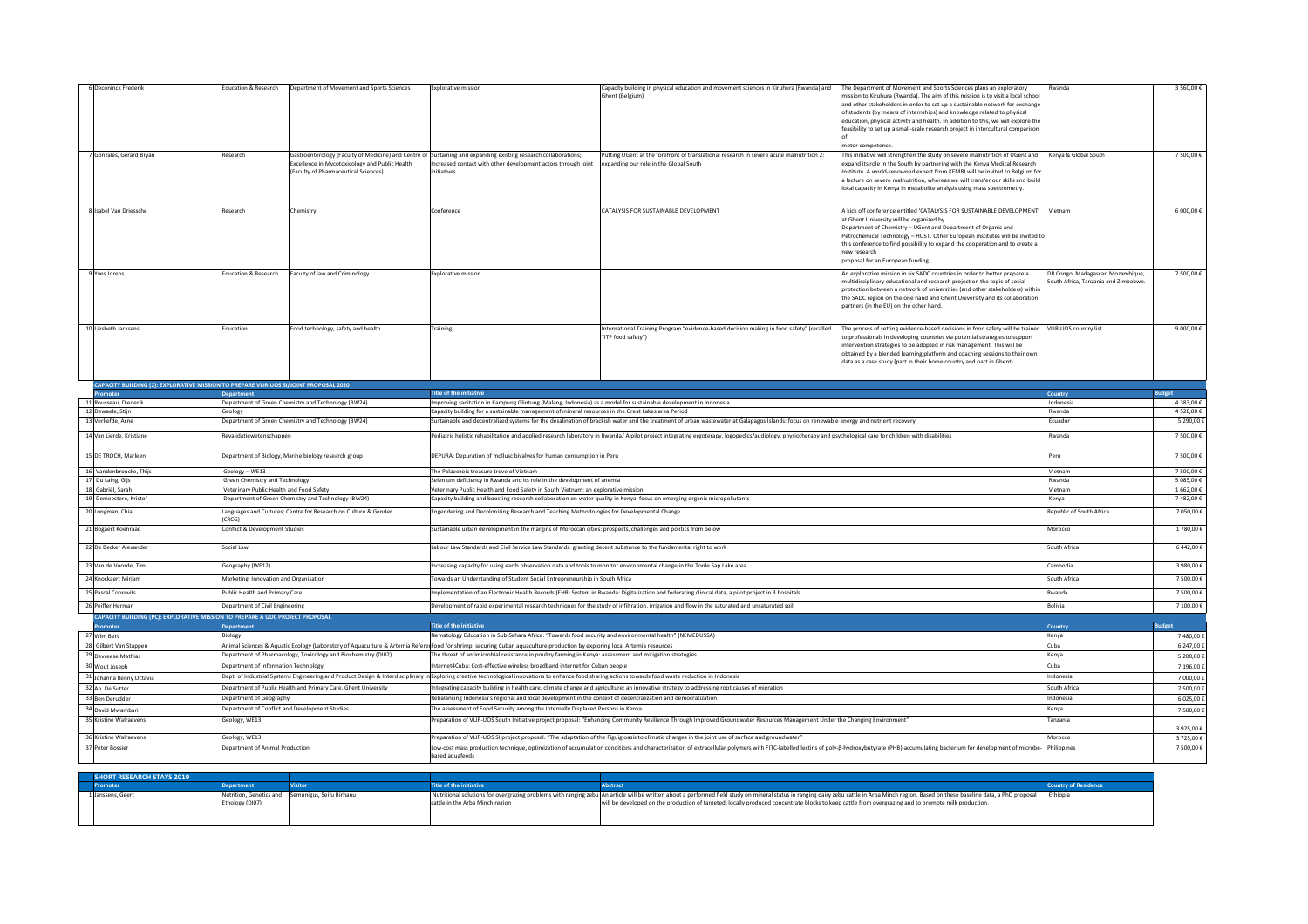| 2 Nyssen, Jan                                                           | Geography                                                                     | Dinssa, Etefa Guyassa            | Dryland eco-hydrological processes and linkage with land use,<br>cover and management.                                                                                          |
|-------------------------------------------------------------------------|-------------------------------------------------------------------------------|----------------------------------|---------------------------------------------------------------------------------------------------------------------------------------------------------------------------------|
| 3 Van Hulle, Stijn                                                      | Green Chemistry and<br>Technology                                             | Nure, Jemal                      | Valorisation of the existing collaboration (i.e. finalising<br>PhD research papers) and establishment of future plans<br>(e.g. producing sorbents for micropollutants removal). |
| 4 Derese, Anselme                                                       | Family medicine and<br>Primary Healthcare                                     | Bui, Thi Bich Ngoc               | Writing of 1 article and preparation of second phase of PhD on<br>doctor-patient communication in Vietnam                                                                       |
| 5 Raes, Katleen                                                         | Food Technology, Safety<br>and Health (BW23)                                  | Redae, Mulugeta Hailu            | Understanding biochemical and microbial changes<br>during tef injera fermentation from Ethiopia                                                                                 |
| 6 Benedicte Deforche (promoter) & Wendy Van<br>Lippevelde (co-promoter) | Department of Public<br>Health                                                | Mama Chabi, Sherifath            | Research Proposal development                                                                                                                                                   |
| 7 Walraevens, Kristine                                                  | Geology, head of<br>Laboratory for Applied<br>Geology and<br>Hydrogeology     | Abebe, Wubneh Belete             | Scientific article or Research paper                                                                                                                                            |
| 8 Prof.KristineWalraevens                                               | Geology (WE13)                                                                | Sheko, HassenShube               | Research or Project Proposal                                                                                                                                                    |
| 9 Haesaert, Geert                                                       | Department Plants and<br>Crops                                                | Zanetta, Chindy Ulima            | Genetic diversity and genetic structure of Indonesian Physalis<br>species by microsatellite markers and PBA markers                                                             |
| 10 Vanhaute, Eric                                                       | Department of History                                                         | Ruesgas Requena, Silvia Gabriela | Understanding gender relations and global change in Andean<br>communities: Women, the global quinoa commodity boom and<br>communal land management                              |
| 11 Janssens Geert                                                       | Nutrition, Genetics and<br>Ethology (DI07)                                    | Guevara, Patricio                | AGRONOMIC AND NUTRITIONAL CHARACTERIZATION OF<br>NON-CONVENTIONAL PRODUCTS IN ANIMAL FEEDING, AND ITS                                                                           |
| 12 De Saeger, Sarah                                                     | Centre of Excellence in<br>Mycotoxicology and<br><b>Public Health</b>         | Changwa, Rumbidzai               | Multi-mycotoxin contamination and associated dietary exposure<br>in smallholder dairy farming systems of South Africa.                                                          |
| 13 Bogaert, Koenraad                                                    | Conflict & Development<br><b>Studies</b>                                      | El Kahlaoui, Soraya              | Understanding social and environmental justice from the<br>margins                                                                                                              |
| 14 Vanreusel, Ann                                                       | Marine Biology Research Ngo Xuan Quang<br>Group, Ghent University,<br>Belgium |                                  | Effect of greenhouse gasses produced in a sediment deposition<br>area near dam on benthic communities in the Mekong river                                                       |
| 15 Goethals Peter                                                       | Department of Animal<br><b>Sciences and Aquatic</b><br>Ecology                | Lozano Rodríguez Patricio        | Capacity building for the study of macroinvertebrates as<br>bioindicators of the functioning of ecosystems in protected areas<br>of Ecuador                                     |
| 16 Prof. Dr. Van Eetvelde, Veerle                                       | Geography                                                                     | Mullaw, Biadgilgn<br>Demissie    | Integrated land suitability mapping for sustainable land use<br>planning in a landscape in northern Ethiopian dryland<br>environment                                            |

| <b>Example 25 SENSITIZING EVENTS</b> |                           |      |                   |                                |          |  |
|--------------------------------------|---------------------------|------|-------------------|--------------------------------|----------|--|
| Promoter                             | <b>Type of initiative</b> | mail | <b>Department</b> | <b>Title of the initiative</b> | A hetrar |  |

| 25 000,00 € |
|-------------|
| 25 000,00 € |
| 25 000,00 € |
| 25 000,00 € |
|             |





| <b>STRATEGIC INSTITUTIONAL PARTNERSHIPS (SIP)</b> |                            |                                       |                                                                      |
|---------------------------------------------------|----------------------------|---------------------------------------|----------------------------------------------------------------------|
| <b>Promoter</b>                                   | <b>Partner Institution</b> | <b>Department</b>                     | <b>Title of the initiative</b>                                       |
| 1 Luc Duchateau                                   | Jimma University           | <b>Faculty of Veterinary Medicine</b> | Expanding the research collaboration and PhD capacity building bet   |
| 2 Koen Dewettinck                                 | Can Tho University         | Food Technology, Safety and Health    | Strengthening valorisation of joint research with Can Tho University |
| 3 Peter Goethals                                  | <b>IESPOL</b>              | Animal Sciences and Aquatic Ecology   | UGent-ESPOL integrated solutions partnership                         |
| 4 Stef Slembrouck                                 | University of the          | Department of Linguistics             | Turning Diversity into Capacity                                      |
|                                                   | <b>Western Cape</b>        |                                       |                                                                      |

| 2 Nyssen, Jan                                                         | Geography                                                                       | Dinssa, Etefa Guyassa                         | Dryland eco-hydrological processes and linkage with land use,<br>cover and management.                                                                                          | Geomorphic processes such as, erosion and deposition, gully formation, river bank process are active in northern Ethiopia resulting in ecosystem destruction and impeded   Ethiopia<br>livelihood of rural people. Synthesis of data on the responses of catchment hydrology to different catchment conditions over a time period contributes to the                                                                                                                                                                                                                                                                                                                                                                                                                                                                                                                                                                                                                                                                                                                                                                                                                                                                                                                                                                                                                                                                                                                                                                                                                                                                                                                                                                                                                                                                                                                                                                                                                                                                                                                                                                                                                                                                                                                                                                                                                                                                                                                                                                                                                                                                                                                                    |                            |
|-----------------------------------------------------------------------|---------------------------------------------------------------------------------|-----------------------------------------------|---------------------------------------------------------------------------------------------------------------------------------------------------------------------------------|-----------------------------------------------------------------------------------------------------------------------------------------------------------------------------------------------------------------------------------------------------------------------------------------------------------------------------------------------------------------------------------------------------------------------------------------------------------------------------------------------------------------------------------------------------------------------------------------------------------------------------------------------------------------------------------------------------------------------------------------------------------------------------------------------------------------------------------------------------------------------------------------------------------------------------------------------------------------------------------------------------------------------------------------------------------------------------------------------------------------------------------------------------------------------------------------------------------------------------------------------------------------------------------------------------------------------------------------------------------------------------------------------------------------------------------------------------------------------------------------------------------------------------------------------------------------------------------------------------------------------------------------------------------------------------------------------------------------------------------------------------------------------------------------------------------------------------------------------------------------------------------------------------------------------------------------------------------------------------------------------------------------------------------------------------------------------------------------------------------------------------------------------------------------------------------------------------------------------------------------------------------------------------------------------------------------------------------------------------------------------------------------------------------------------------------------------------------------------------------------------------------------------------------------------------------------------------------------------------------------------------------------------------------------------------------------|----------------------------|
|                                                                       |                                                                                 |                                               |                                                                                                                                                                                 | hydrogeomorphic studies and for the present and future environmental management in semi-arid environments.                                                                                                                                                                                                                                                                                                                                                                                                                                                                                                                                                                                                                                                                                                                                                                                                                                                                                                                                                                                                                                                                                                                                                                                                                                                                                                                                                                                                                                                                                                                                                                                                                                                                                                                                                                                                                                                                                                                                                                                                                                                                                                                                                                                                                                                                                                                                                                                                                                                                                                                                                                              |                            |
| 3 Van Hulle, Stijn                                                    | Green Chemistry and<br>Technology                                               | Nure, Jemal                                   | Valorisation of the existing collaboration (i.e. finalising<br>PhD research papers) and establishment of future plans<br>(e.g. producing sorbents for micropollutants removal). | The sugar industry and ethanol distillery have recently emerged as an alternative renewable biofuel that is replacing fossil fuels. However, the sugar industry and ethanol<br>distilleries are discharging large volumes of high-strength wastewater into the environment without adequate treatment. This pattern causes the adverse effect on aquatic<br>and terrestrial ecosystems. Additionally, sugarcane and sugar industries are water intensive processes which were evaluated by water footprint assessment.                                                                                                                                                                                                                                                                                                                                                                                                                                                                                                                                                                                                                                                                                                                                                                                                                                                                                                                                                                                                                                                                                                                                                                                                                                                                                                                                                                                                                                                                                                                                                                                                                                                                                                                                                                                                                                                                                                                                                                                                                                                                                                                                                                  | Ethiopia                   |
| 4 Derese, Anselme                                                     | Family medicine and<br>Primary Healthcare                                       | Bui, Thi Bich Ngoc                            | Writing of 1 article and preparation of second phase of PhD on<br>doctor-patient communication in Vietnam                                                                       | Study 1: measure communication quality in family doctor-patient communication consultations, using the Common ground instrument During the first Short Stay, the<br>results of this study will be presented for publication.<br>Study 2: intervention study with family doctors working in the Hai Phong region. During the second Short Stay: the data of this study will be made ready for publication.                                                                                                                                                                                                                                                                                                                                                                                                                                                                                                                                                                                                                                                                                                                                                                                                                                                                                                                                                                                                                                                                                                                                                                                                                                                                                                                                                                                                                                                                                                                                                                                                                                                                                                                                                                                                                                                                                                                                                                                                                                                                                                                                                                                                                                                                               | Vietnam                    |
| Raes, Katleen                                                         | and Health (BW23)                                                               | Food Technology, Safety Redae, Mulugeta Hailu | Understanding biochemical and microbial changes<br>during tef injera fermentation from Ethiopia                                                                                 | This proposal aimed to develop a PhD-project for characterization and identification of the dominant micro flora in Ethiopian tef injera fermentation. Fermented dough<br>samples will be collected from different regions and households of Ethiopia. The impact of the present micro flora on the nutritional quality and safety of tef injera during<br>its fermentation process and shelf-life period will be studied                                                                                                                                                                                                                                                                                                                                                                                                                                                                                                                                                                                                                                                                                                                                                                                                                                                                                                                                                                                                                                                                                                                                                                                                                                                                                                                                                                                                                                                                                                                                                                                                                                                                                                                                                                                                                                                                                                                                                                                                                                                                                                                                                                                                                                                               | Ethiopia                   |
| Benedicte Deforche (promoter) & Wendy Van<br>Lippevelde (co-promoter) | Department of Public<br>Health.                                                 | Mama Chabi, Sherifath                         | Research Proposal development                                                                                                                                                   | Adolescent girls' health and well-being have long been neglected. As new information and communication technologies use is expanding among girls, the research proposal   Benin<br>will develop health promotion intervention using new technologies. The intervention will focus on effects of a new health promotion intervention on adolescent girls'<br>health through improvement of their knowledge and practices about nutrition, health and healthy lifestyle.                                                                                                                                                                                                                                                                                                                                                                                                                                                                                                                                                                                                                                                                                                                                                                                                                                                                                                                                                                                                                                                                                                                                                                                                                                                                                                                                                                                                                                                                                                                                                                                                                                                                                                                                                                                                                                                                                                                                                                                                                                                                                                                                                                                                                  |                            |
| 7 Walraevens, Kristine                                                | Geology, head of<br>Laboratory for Applied<br>Geology and<br>Hydrogeology       | Abebe, Wubneh Belete                          | Scientific article or Research paper                                                                                                                                            | The PhD study aimed to Develop a Holistic environmental flow assessment method using established flow-ecology-livelihood relationships in understanding ecohydrology<br>for tropical highland rivers in the Lake Tana basin of Ethiopia. Specifically: Establish flow-ecology-livelihood relationships; Examine Environmental flow requirements; and<br>Develop a simplified model for environmental flow assessment of tropical highland rivers in Lake Tana sub-basin of upper Blue Nile basin.                                                                                                                                                                                                                                                                                                                                                                                                                                                                                                                                                                                                                                                                                                                                                                                                                                                                                                                                                                                                                                                                                                                                                                                                                                                                                                                                                                                                                                                                                                                                                                                                                                                                                                                                                                                                                                                                                                                                                                                                                                                                                                                                                                                       | Ethiopia                   |
| 3 Prof.KristineWalraevens                                             | Geology (WE13)                                                                  | Sheko, HassenShube                            | Research or Project Proposal                                                                                                                                                    | The Ethiopian volcanic aquifers cover the largest part of the country. Most of the Water wells for the water supply in rural and urban areas are exploited from the basaltic   Ethiopia<br>aquifers. The Ethiopian Volcanic aquifers are categorized as the most accessible aquifer in Ethiopia. Volcanic aquifers are characterized by very complex fractures and its<br>storage potential is determined by the degree of fracturing. This volcanic aquifer is serving as the major source of water supply wells in the vicinity of the study area.<br>Traditionally, the yield of groundwater wells and the aquifer properties are characterized using pump test data analysis during the construction of groundwater wells<br>development and construction. The variation in chemistry is used to obtain information from the aquifer properties is essentially involved in the groundwater tracer tests.<br>Tracer methods will used to analyze water wells productivity during post construction.222Radon is used for the analysis of the water-rock interaction and in turn<br>transmissivity rate of the aquifer. Although pump test analysis is conducted to identify the yields and productivity of the aquifers, most of the groundwater wells of the<br>region are experiencing the decreasing of their functionality rate and is identified as the major problem experienced in many groundwater wells. Previously, no systematic<br>study has been conducted on the volcanic aquifer system of Ethiopia to assess the post construction groundwater functionality rate rather that analysis of pump test data.<br>The purpose of this study(from the proposal development) is to identify the causes of low functionality rate associated to volcanic aquifers based on the post construction<br>analysis of transmissivity and depth-wise permeability structures. Whereas, the scientific paper writing will focus on the CO2-water-rock interaction,<br>hydrogeochemicalevolution (major ions), trace element mobility and ground water quality in the Wonchi system of Ambo-Wolisso region of Ethiopia. Groundwater<br>geochemistry, environmental isotopic data and trace element data can be used to investigate the evolution groundwater, CO2-water-rock interaction and source CO2 in the<br>gaseous thermal and groundwater waters of the Wonchi System. The study region is known by its natural sparkling groundwaters like Ambo mineral waters and lodges and<br>resorts, development sectors, of Wonchi lake area, Wolisso and Ambo of highly emerging towns the central Ethiopia situated in few distance from Addis Ababa the capital<br>city of Ethiopia. |                            |
| 9 Haesaert, Geert                                                     | crops                                                                           | Department Plants and   Zanetta, Chindy Ulima | Genetic diversity and genetic structure of Indonesian Physalis<br>species by microsatellite markers and PBA markers                                                             | The genus Physalis is considered as exotic fruit. The fruit is a source of a variety of compounds with potential health benefits. In Indonesia, there are four species of Physalis   Indonesia<br>sp. with commercial potential. In this study, we will identify molecular markers useful to detect genetic variation in Physalis germplasm for assisting conservation and<br>breeding strategies to improve fruit nutrition.                                                                                                                                                                                                                                                                                                                                                                                                                                                                                                                                                                                                                                                                                                                                                                                                                                                                                                                                                                                                                                                                                                                                                                                                                                                                                                                                                                                                                                                                                                                                                                                                                                                                                                                                                                                                                                                                                                                                                                                                                                                                                                                                                                                                                                                           |                            |
| 0 Vanhaute, Eric                                                      | Department of History                                                           | Ruesgas Requena, Silvia Gabriela              | Understanding gender relations and global change in Andean<br>communities: Women, the global quinoa commodity boom and<br>communal land management                              | As the intense commoditization of quinoa is profoundly transforming agrarian land ownership patterns and labour relations in Andean communities, the implications for<br>gender relations must be urgently addressed. Understanding these local dynamics requires a global perspective. Based on new empirical evidence, this research<br>collaboration will inform key debates on rural development and globalization in agrarian studies and gender studies.                                                                                                                                                                                                                                                                                                                                                                                                                                                                                                                                                                                                                                                                                                                                                                                                                                                                                                                                                                                                                                                                                                                                                                                                                                                                                                                                                                                                                                                                                                                                                                                                                                                                                                                                                                                                                                                                                                                                                                                                                                                                                                                                                                                                                          | Bolivia                    |
| <b>Janssens Geert</b>                                                 | Nutrition, Genetics and Guevara, Patricio<br>Ethology (DI07)                    |                                               | AGRONOMIC AND NUTRITIONAL CHARACTERIZATION OF<br>NON-CONVENTIONAL PRODUCTS IN ANIMAL FEEDING, AND ITS                                                                           | There is little information on the feeding value of potential feed resources in Ecuador. Therefore, developing a project on this matter is of great relevance, because it will<br>improve efficiency and sustainability of beef and dairy cattle production systems.                                                                                                                                                                                                                                                                                                                                                                                                                                                                                                                                                                                                                                                                                                                                                                                                                                                                                                                                                                                                                                                                                                                                                                                                                                                                                                                                                                                                                                                                                                                                                                                                                                                                                                                                                                                                                                                                                                                                                                                                                                                                                                                                                                                                                                                                                                                                                                                                                    | Ecuador                    |
| De Saeger, Sarah                                                      | Centre of Excellence ir<br>Mycotoxicology and<br>Public Health                  | Changwa, Rumbidzai                            | Multi-mycotoxin contamination and associated dietary exposure<br>in smallholder dairy farming systems of South Africa.                                                          | With mycotoxin-related issues having been identified as one of the numerous food safety and quality limiting factors preventing emerging and smallholder farmers from<br>progressing to commercial agricultural; this study aims to provide in-depth data enabling a more accurate and up to date evaluation of the mycotoxin risk of exposure in<br>smallholder dairy cattle farming systems of South Africa.                                                                                                                                                                                                                                                                                                                                                                                                                                                                                                                                                                                                                                                                                                                                                                                                                                                                                                                                                                                                                                                                                                                                                                                                                                                                                                                                                                                                                                                                                                                                                                                                                                                                                                                                                                                                                                                                                                                                                                                                                                                                                                                                                                                                                                                                          | Johannesburg, South Africa |
| Bogaert, Koenraad                                                     | Conflict & Development<br>Studies                                               | El Kahlaoui, Soraya                           | Understanding social and environmental justice from the<br>margins                                                                                                              | This project departs from the assumption that the social and spatial margins in developing countries such as Morocco are sites of transformation and spaces of creativity<br>and connection. By understanding the politics of the margins and taking into account the contribution of their struggles on (academic) knowledge production, we can<br>enhance our understandings of social, economic and environmental justice.                                                                                                                                                                                                                                                                                                                                                                                                                                                                                                                                                                                                                                                                                                                                                                                                                                                                                                                                                                                                                                                                                                                                                                                                                                                                                                                                                                                                                                                                                                                                                                                                                                                                                                                                                                                                                                                                                                                                                                                                                                                                                                                                                                                                                                                           | Morocco                    |
| 4 Vanreusel, Ann                                                      | Marine Biology Research   Ngo Xuan Quang<br>Group, Ghent University,<br>Belgium |                                               | Effect of greenhouse gasses produced in a sediment deposition<br>area near dam on benthic communities in the Mekong river                                                       | Past research on the ecology and socio-economics in the Ba Lai area has generated many new data which needs to be processed for peer reviewed papers. In addition the Vietnam<br>observation of large concentrations of methane and sulphides in the sediments near the dam is new and urges for a continuation of our research. Therefore a new project<br>proposal will be written                                                                                                                                                                                                                                                                                                                                                                                                                                                                                                                                                                                                                                                                                                                                                                                                                                                                                                                                                                                                                                                                                                                                                                                                                                                                                                                                                                                                                                                                                                                                                                                                                                                                                                                                                                                                                                                                                                                                                                                                                                                                                                                                                                                                                                                                                                    |                            |
| 5 Goethals Peter                                                      | Department of Anima<br>Sciences and Aquatic<br>Ecology                          | ozano Rodríguez Patricio                      | Capacity building for the study of macroinvertebrates as<br>bioindicators of the functioning of ecosystems in protected areas<br>of Ecuador                                     | The objective of this proposal is to compare the status of aquatic ecosystems within the protected areas in the high-Andean regions of central Ecuador, through the<br>response of macroinvertebrates and related ecosystem functions. For this, aquatic ecosystems will be characterized, the biological and ecological characteristics of<br>macroinvertebrates will be determined, and the conservation and management of aquatic ecosystems will be evaluated.                                                                                                                                                                                                                                                                                                                                                                                                                                                                                                                                                                                                                                                                                                                                                                                                                                                                                                                                                                                                                                                                                                                                                                                                                                                                                                                                                                                                                                                                                                                                                                                                                                                                                                                                                                                                                                                                                                                                                                                                                                                                                                                                                                                                                      | Ecuador                    |
| 6 Prof. Dr. Van Eetvelde, Veerle                                      | Geography                                                                       | Mullaw, Biadgilgn<br>Demissie                 | Integrated land suitability mapping for sustainable land use<br>planning in a landscape in northern Ethiopian dryland<br>environment                                            | In northern Ethiopia, due to severe land degradation concerted efforts have been made to rehabilitate land. The purpose of the proposed study is to map land suitability [Ethiopia]<br>in selected sites in northern Ethiopia with the aim to ensure sustainable land use planning. Spatially explicit and remote sensing techniques will be used to map and<br>analyze land suitability.                                                                                                                                                                                                                                                                                                                                                                                                                                                                                                                                                                                                                                                                                                                                                                                                                                                                                                                                                                                                                                                                                                                                                                                                                                                                                                                                                                                                                                                                                                                                                                                                                                                                                                                                                                                                                                                                                                                                                                                                                                                                                                                                                                                                                                                                                               |                            |